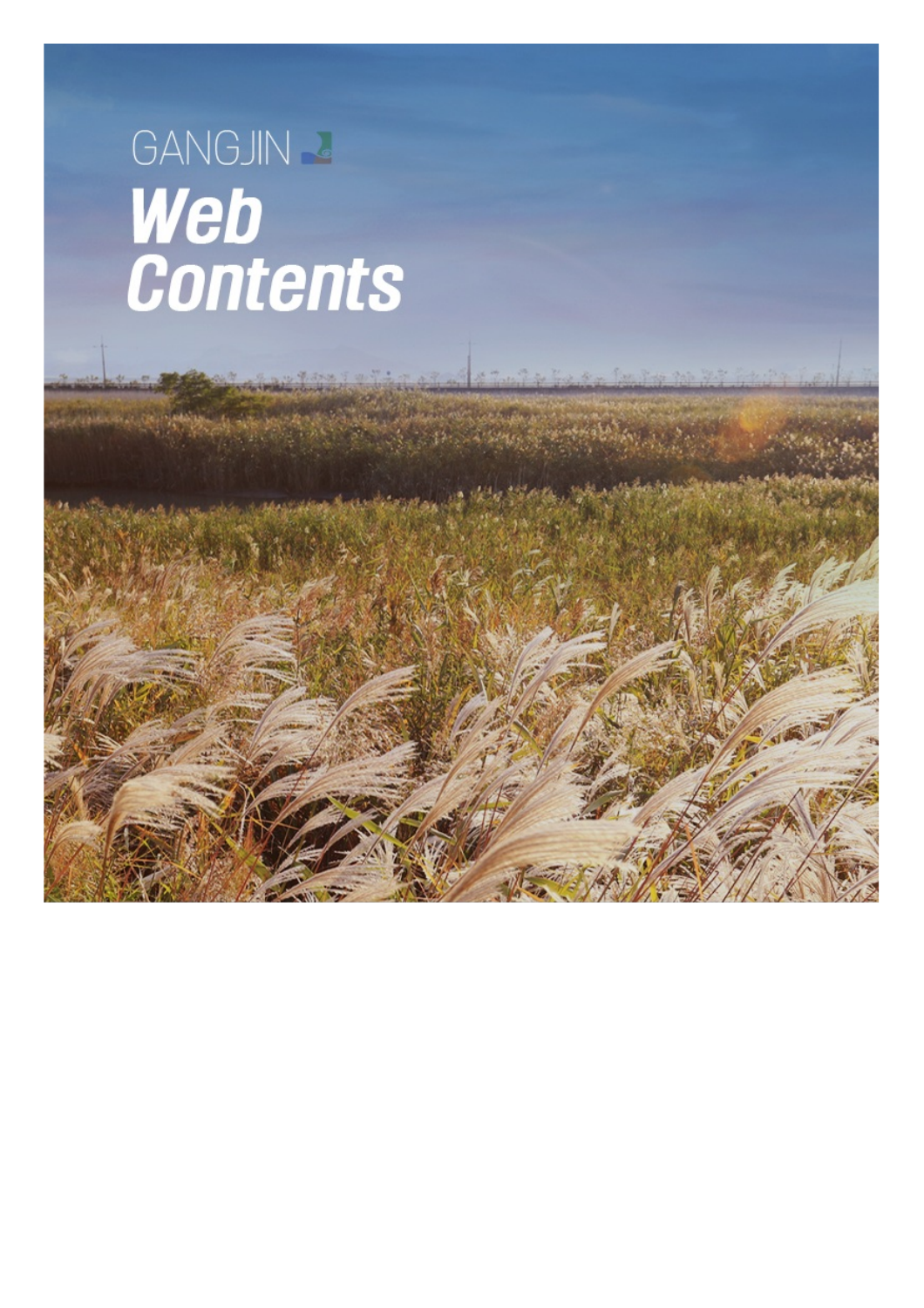<span id="page-1-0"></span>

| 모치                                                   |  |
|------------------------------------------------------|--|
| Journey of Story of Soybean and Rice Cake            |  |
| Taste soybeans and rice cake from our farming goods! |  |
| <b>Festival Overview</b>                             |  |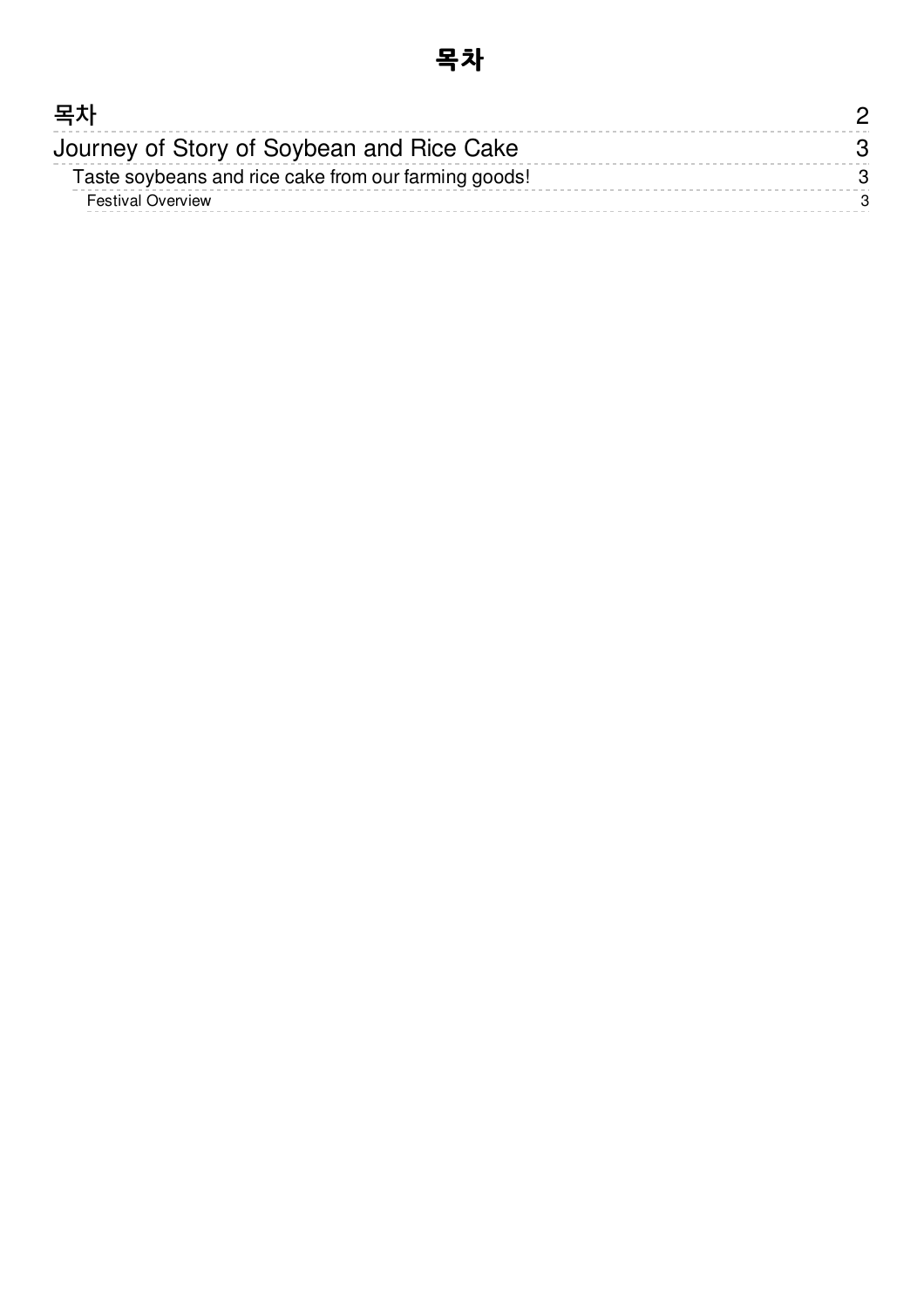

<span id="page-2-0"></span>

In warm spring ofMarch, the 'Journey ofStory ofSoybean and Rice Cake in Gang jin' is held to try tasty soybean and rice cake. Atthis festival, you can taste soybean rice cake made only from our farming goods and indulge in music, traditional market and food in Ogamtong area of Gangjin. At the highlight of the festival, Injeolmi is made and shared between all visitors to the festival site. The g enerosity ofGang jin will satisfy everybody visiting the festival site.

## <span id="page-2-1"></span>Taste soybeans and rice cake from our farming goods!

- <span id="page-2-2"></span>Festival Overview
- Festival : Journey ofStory ofSoybean and Rice Cake in Gang jin
- Period : March each year
- Venue : Og amtong , Gang jin-g un (Gang jin-eup area)



COPYRIG HT ⓒ G ANG JIN-G UN. ALL RIG HT RES ERVED.